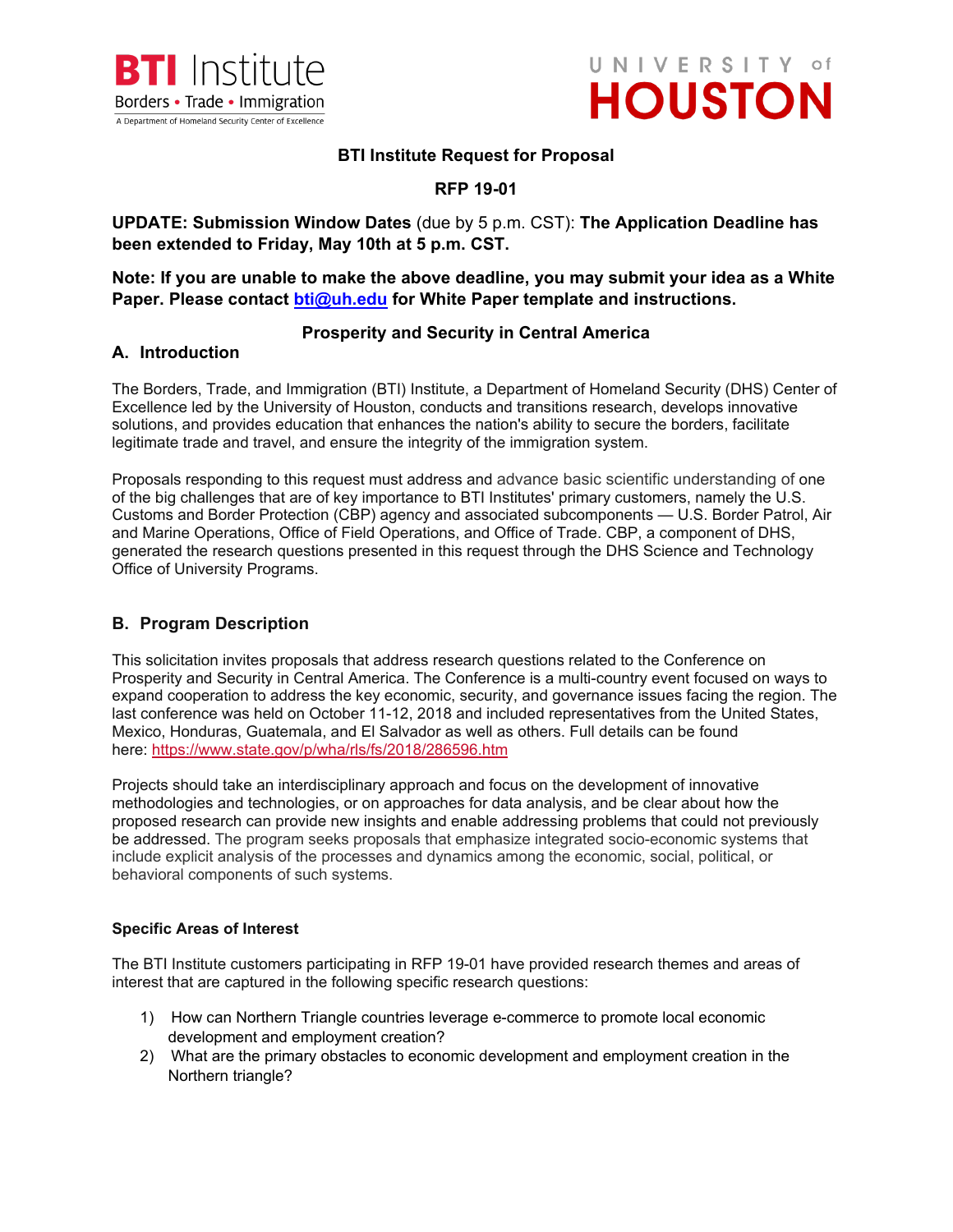- 3) What concrete steps can United States Government (USG) take to promote productive privatesector investment and employment creation in the Northern Triangle?
- 4) What concrete steps can USG take to ensure that private-sector investment in the Northern Triangle creates employment opportunities that represent attractive alternatives to emigration?
- 5) What concrete steps can USG and private sector take to support development of internal best practices or productive policies within the Northern Triangle?
- 6) Where and how has private sector investment been successful at creating employment opportunities in the developing world?
- 7) How do current immigration policies in the Northern Triangle and surrounding region influence lawful and illegal migration flows? What improvements could be made to regional immigration policies to better manage regional migration flows? (Same question for labor flows and for humanitarian flows.)
- 8) What analysis can be performed on missing infrastructure that impedes productive investment and employment creation in the Northern Triangle?

# **C. Award Information**

Applicants may propose projects with a duration of up to 12 months. Projects typically receive DHS funding in the range of \$175,000 per year. Up to five proposals may be awarded, based on available funds.

# **D. Eligibility Information**

### **Who may submit proposals:**

Applications can be from accredited U.S. higher education institutions, for-profit organizations, or an organization that meets the definition of non-profit in OMB Circular A-122, relocated to 2 CFR Part 230.

Exceptions:

- Non-profit organizations described in Section 501(c)(4) of the Internal Revenue Code that engage in lobbying activities as defined in Section 3 of the Lobbying Disclosure Act of 1995 are not eligible to apply.
- Federally Funded Research and Development Centers (FFRDCs) or laboratories funded by federal agencies are not eligible to apply. FFRDC employees may cooperate or collaborate with eligible applicants within the limits imposed by applicable legislation, regulations, and policies, are not eligible to serve in a principal leadership role, and may not receive salaries or in other ways augment their agency's appropriations through awards made by this program.
- Institution partnerships with foreign institutions are permitted but may require special justification and approval from BTI.
- For-Profit organizations intending to apply may not include profit margins in their cost.

#### **Who may serve as PI:**

Typically, university faculty, qualified subject matter experts, and staff of institutions listed above are eligible to serve as PIs. However, FFRDC employees may cooperate or collaborate with eligible applicants within the limits imposed by applicable legislation, regulations, and policies, are not eligible to serve in a principal leadership role, and may not receive salaries or in other ways augment their agency's appropriations through awards made by this program.

BTI is subject to the Terms and Conditions of DHS. These Terms and Conditions, and all policies and requirements within, will flow down to all sub‐awards or sub‐contracts for investigators who conduct research under the sponsorship of the BTI cooperative agreement. Terms and Conditions are available upon request.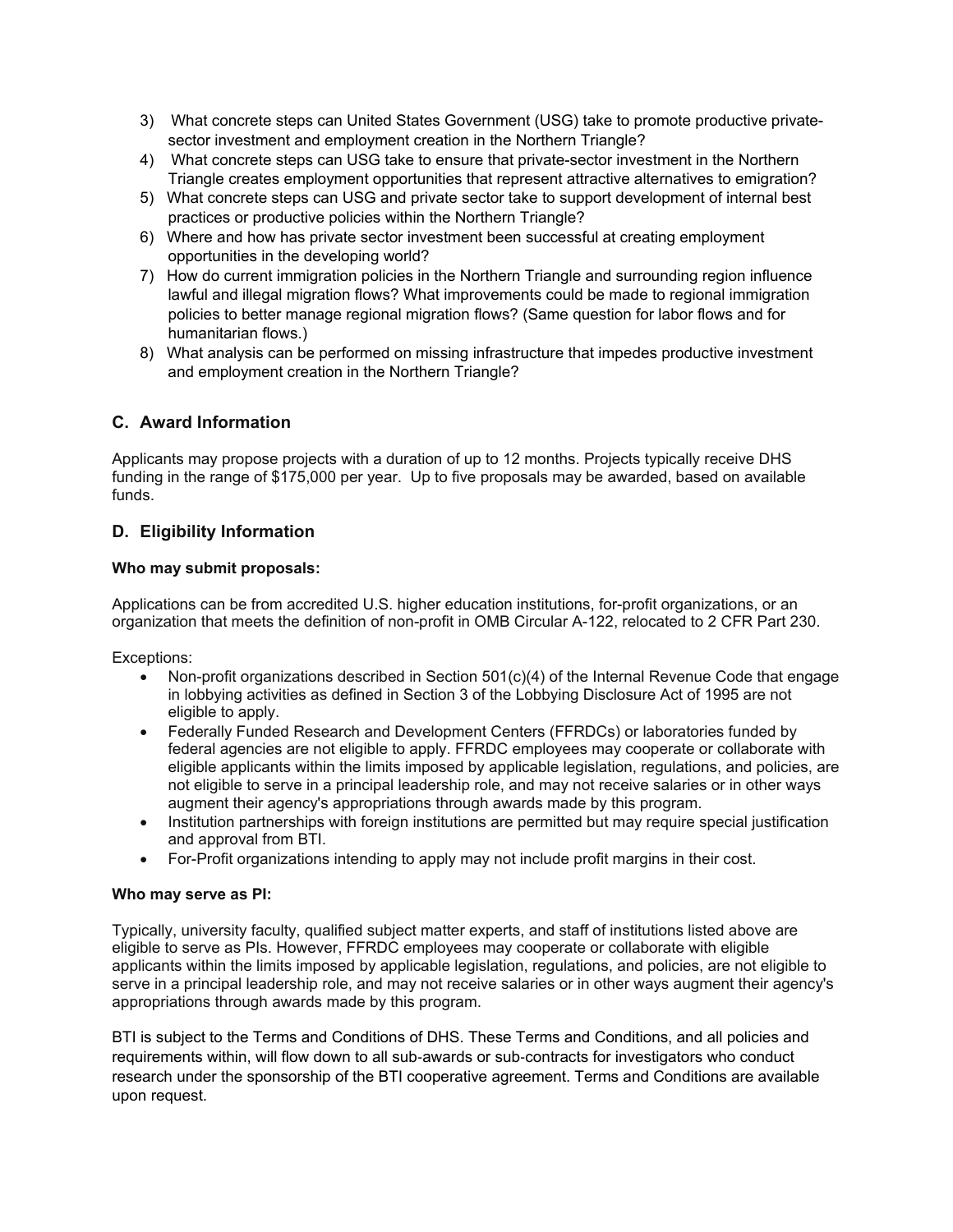### **Limit on the number of proposals per organization:**

There are no restrictions or limits

### **Limit on the number of proposals per PI or Co-PI:**

One

# **E. Proposal Preparation and Submission Instructions**

### **Proposal Requirements**

Proposals that are collaborative and focused on the big challenges presented by BTI customers are highly encouraged. All research conducted through the BTI Institute is intended to have publicly releasable results. Accordingly, no research under this award should involve, use, or generate sensitive information, including personally identifiable information, and/or classified information.

### **Proposal Preparation Instructions**

All applications must be submitted through the BTI Institute's portal at [https://uh-bti.smapply.io/.](https://uh-bti.smapply.io/) The online application and documents to be submitted contain specific instructions (e.g., page limit, text size, font type, and charts). Please read each document and template thoroughly for instructions.

Once you access the above URL and fill in the contact information, the system will send you a link via email to activate your account. Once activated, sign in to your account for the first time and click the blue "View Award" button to access the RFP. Click on "Apply Now" and follow the instructions to complete the application form and upload your documents.

The online application portion will include the following fillable forms:

- 1. Project Summary
	- Project Information
	- Questions Being Addressed
	- Principal Investigator Information
	- Research Abstract
	- Disciplines of Reviewers
- 2. Compliance Assurance
	- Data owned by third party
	- Human Subjects Research Assurance
	- ITAR/Export Controls

Additionally, the below documents will need to be uploaded as part of the application. All documents should use typeface Arial at a font size of 11 points or larger and single-spaced text with one-inch margins in all directions. Proposals that do not adhere to these instructions or are incomplete will **NOT** be reviewed. The following documents must be included in the application package:

- Work Plan [\(Template\)](http://www.uh.edu/bti/partnerships/RFPs/rfp-19-01/bti_workplan_template_rfp19-1.docx)
- Budget [\(Template\)](http://www.uh.edu/bti/partnerships/RFPs/rfp-19-01/bti_budget_template_rfp19.xlsx)
- Budget Justification [\(Template\)](http://www.uh.edu/bti/partnerships/RFPs/rfp-19-01/bti_budget_justification_template_rfp19.doc)
- Biosketch NSF [\(Template\)](http://www.uh.edu/bti/partnerships/RFPs/rfp-19-01/bti--biosketch.docx)
- Institutional Cover Letter (OPTIONAL *A cover letter that is signed by the Authorized Organizational Representative of the submitting organization.*)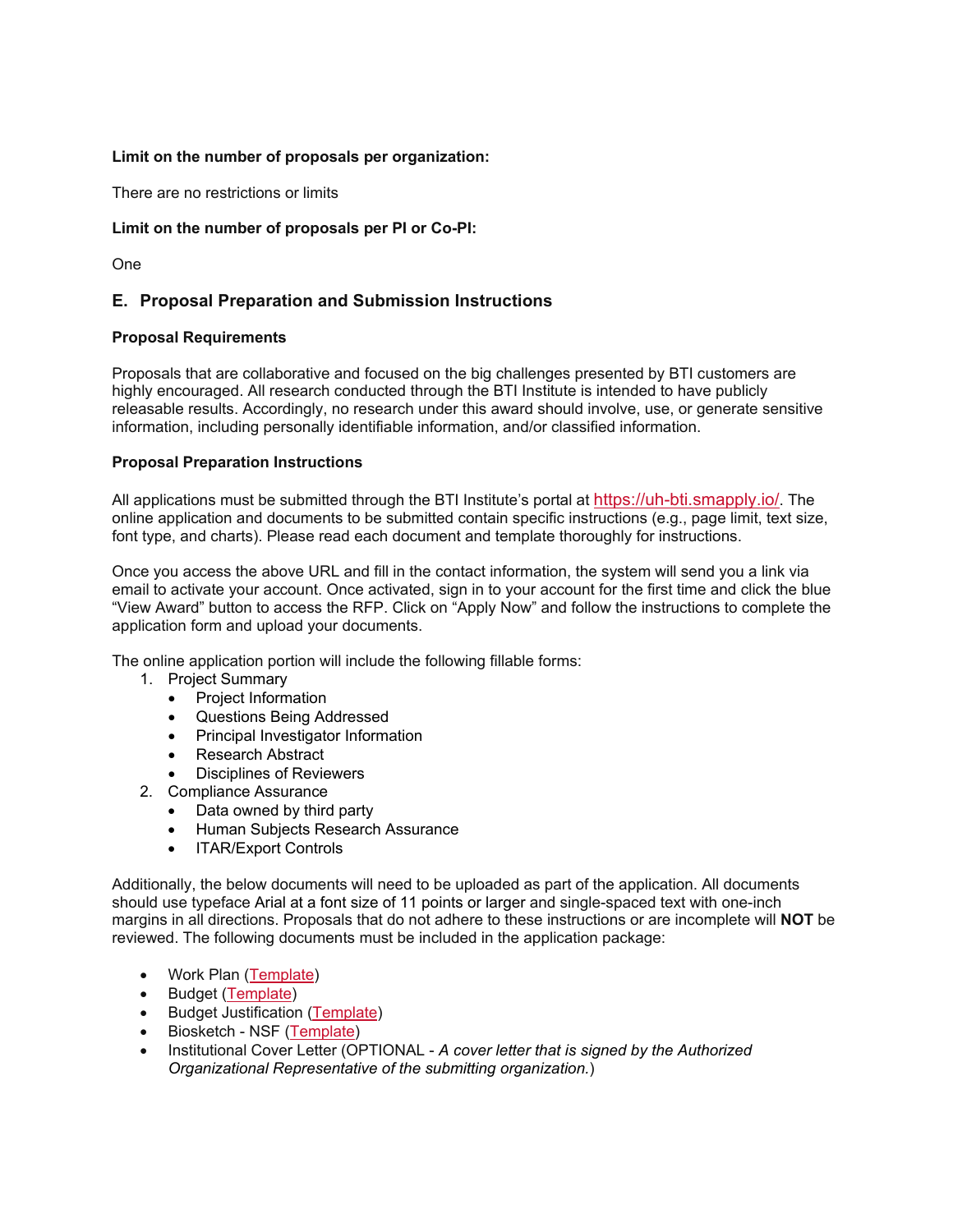- Support Letters (OPTIONAL *- Letters of support and institutional commitment should provide reviewers with evidence that the PIs have access to appropriate resources, and, if needed, to subject matter experts, to carry out the research project.*)
- Third Party Data Support Letter (REQUIRED IF DEALING WITH THIRD PARTY DATA *a letter from the data owner acknowledging your authorized use of the data and the timeframe in which the data will be available.*)

BTI Institute reserves the right to amend the method of submission before the RFP closing.

### **Proposal Due Date and Time**

### **UPDATE: Proposals must be submitted through the BTI Institute's online portal by 10 MAY 2019 at 5 p.m. CST.**

### **BTI Point of Contact**

To promote fairness and avoid conflicts of interest, please use only the email address [bti@uh.edu](mailto:bti@uh.edu) to communicate with the BTI Institute on matters relating to this RFP before its due date. Please do not contact members of the BTI Institute leadership directly.

### **F. Review Process and Selection Criteria**

Proposals will be reviewed by subject-matter experts from the academic/research community and the Department of Homeland Security. There will be an opportunity in the application process to input keywords and disciplines to identify appropriate expert reviewers. The keywords and disciplines that are used to categorize research projects are listed [here.](file://bti/partnerships/RFPs/rfp-19-01/bti-main-disciplines-list.pdf)

Proposers and reviewers should pay special attention to the following **merit review principles**: all funded projects a) should be of the highest quality and have the potential to advance knowledge and understanding within a specific field, b) should focus on addressing one of the big challenges that are important to BTI Institutes' primary customers, and c) should provide appropriate metrics for assessing progress and achievement of research goals.

Projects will be scored, ranked, and forwarded to DHS for final approval. Two main evaluation criteria will be used to score proposals, namely **scientific merit** and **relevance** to the DHS mission.

#### **Scientific Merit Review**

Reviewers will rate proposals based on the following criteria, posed as questions, using numerical values from 1 to 5 (poor to excellent) and the indicated weights to compute an overall score.

- 1. Innovation and Impact (20%)
	- Is the proposed project original, e.g., does it challenge current research, or seek to shift paradigms by utilizing novel theoretical concepts, inter-disciplinary approaches, or new methodologies?
	- Is the proposed research a refinement, improvement, or new application of theoretical concepts and methodologies that advance knowledge and understanding within a field?
	- Does this research have the potential to generate influential publications in the scientific community or lead to new discoveries or areas of investigation?
- 2. Goals, Objectives, and Methodology (20%)
	- Are the research goals clear and based on sound theory?
	- Are the methods proposed clearly stated and appropriate for testing the hypotheses?
	- Are the data generation or collection approaches appropriate for the research methods?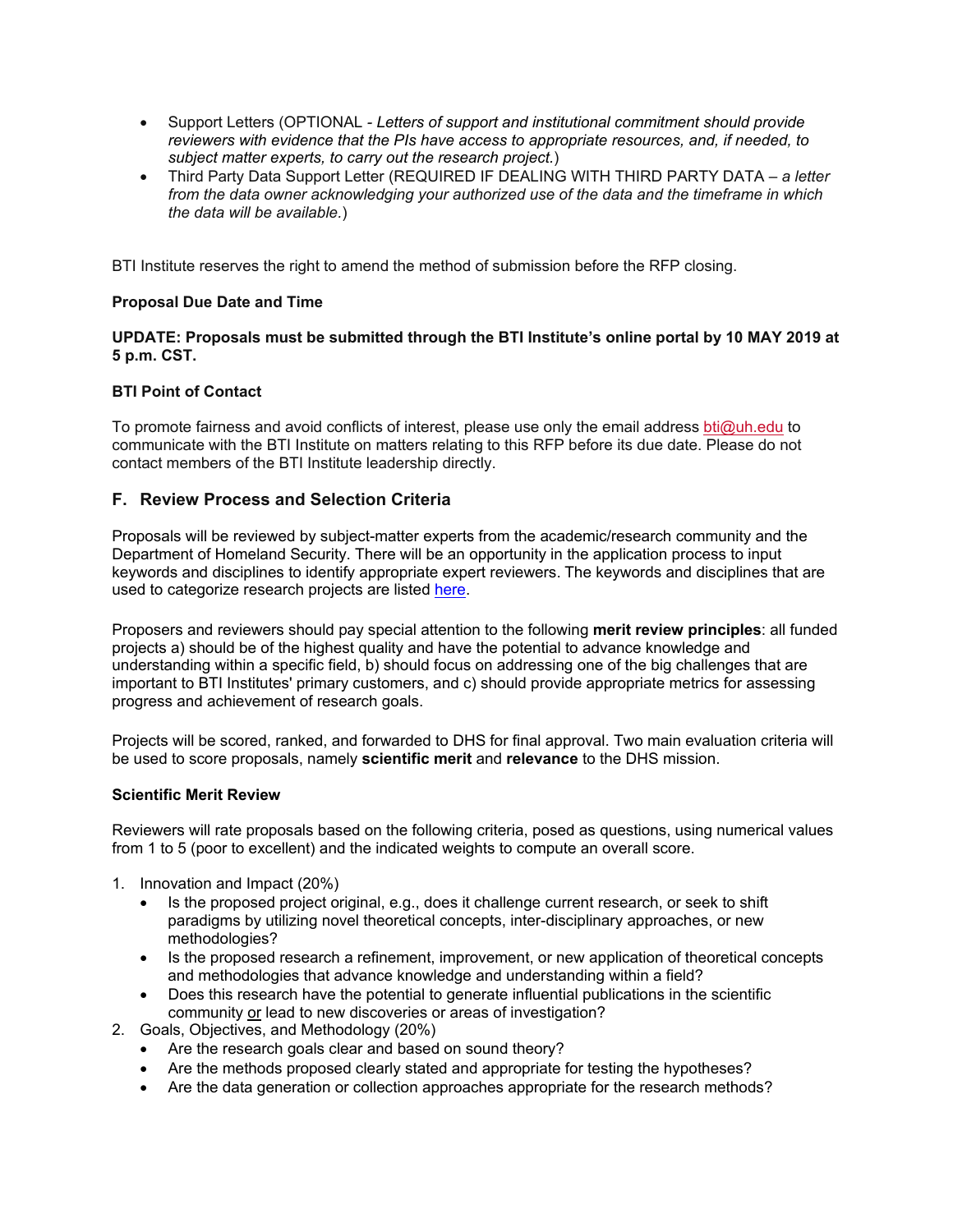- Is the approach or methodology technically sound, incorporating inter-disciplinary expertise when appropriate, including a demonstrated understanding of the critical technology or engineering challenges required for achieving the project goals?
- 3. Qualifications of Personnel and Research Environment (20%)
	- Does the investigative team have the breadth of qualifications credentials and experience to conduct and complete the proposed research?
	- Does the investigative team have prior experience in similar efforts and do they clearly demonstrate an ability to deliver products that meet the proposed technical performance within the proposed budget and schedule?
	- Is there sufficient access to resources in support of the proposed research?
- 4. Project Management and Transition Plan (20%)
	- Are the research tasks clearly defined with a sufficient amount of detail?
	- Is the project timeline accurate? Could the tasks be completed in the proposed timeframe?
	- Are the potential research deliverables and users of the research well described?
	- Are the performance metrics measurable? Can the project success and the impact of the deliverables be quantified?
	- Does the proposal demonstrate the implementation of an appropriate knowledge transfer process (e.g., models from case studies to other areas, patents) from academic to government end-users and other DHS customers?
- 5. Cooperative Linkages (10%)
	- Does the application show partnerships or cooperative initiatives with other institutions or organizations?
	- Does the application demonstrate a viable plan for developing substantial and continuing linkages with the Homeland Security Enterprise?
- 6. Cost (10%)
	- Is the proposed research and/or education cost appropriate and reasonable?

### **Relevance Review**

Reviewers will rate proposals based on the following criteria, posed as questions, using numerical values from 1 to 5 (poor to excellent) and the indicated weights to compute an overall score.

- 1. Mission Relevance (75%)
	- Does the proposed project address one or more of the research questions?
	- Does the proposed project complement and not duplicate existing research and development programs sponsored by DHS or others?
	- Are the potential research deliverables and users of the research output well described?
- 2. Communicating/Transitioning Results (25%)
	- Does the applicant have a track record of effectively communicating or successfully transitioning research results to appropriate stakeholders?
	- Will the research team be able to deploy a technology and/or solution(s) that can be transitioned effectively to the user community either through commercialization of the technology, open source distribution, or through other means?
	- Does the proposal demonstrate the implementation of an appropriate knowledge transfer process (e.g., models from case studies to other areas, patents) from academic to government end-users and other DHS customers?

# **G. Award Process**

Selected researchers will be notified by the BTI Institute and asked to refine and produce work plans for final approval by DHS. DHS may request further modifications before completing final approval of the project.